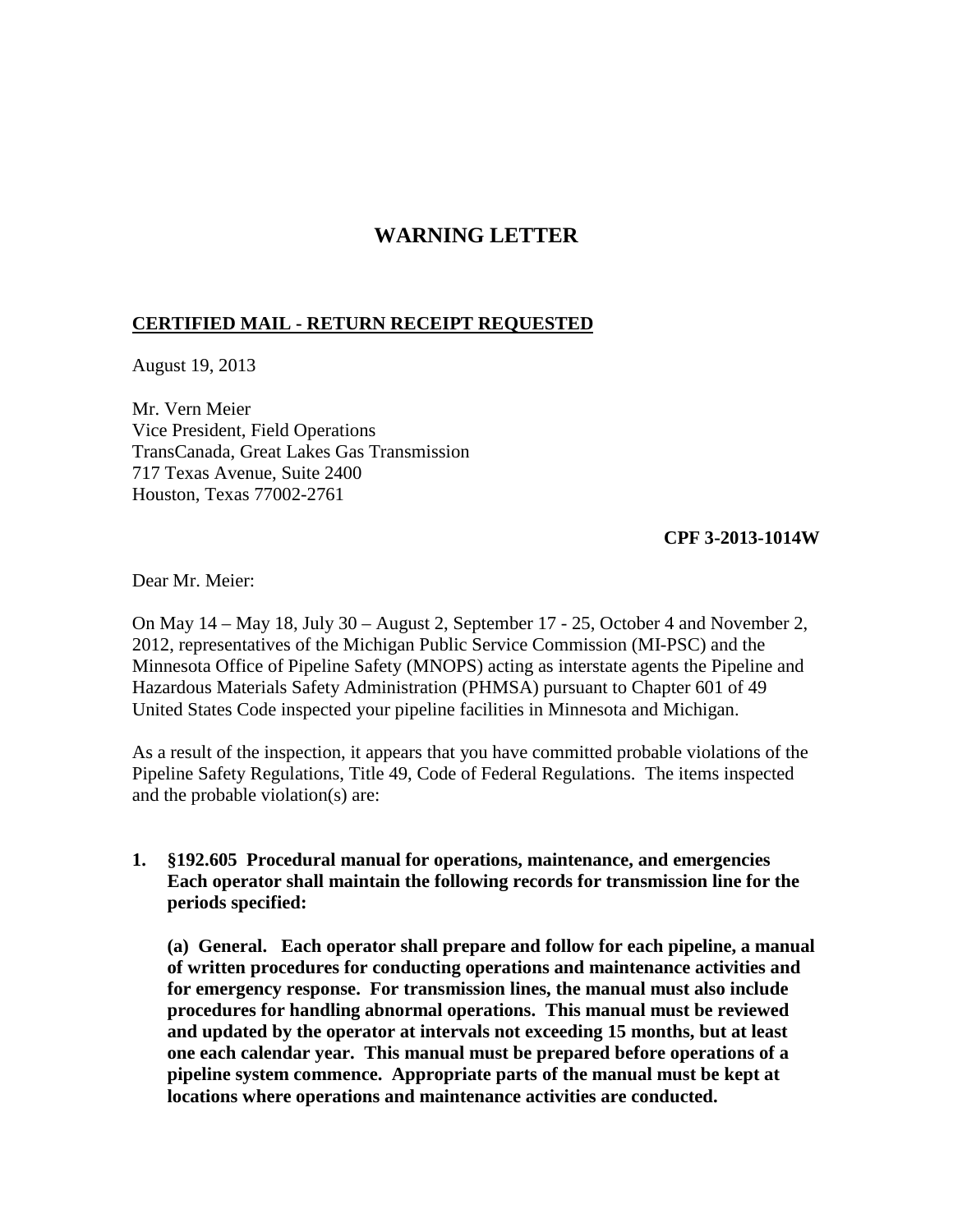Great Lakes personnel did not follow their procedures for the inspection of the overpressure protection devices. TransCanada ANR's procedures "DOT Regulator Inspection and Maintenance, Section 5.0" and "Pressure Safety Valve Inspection Section 5.0" both require that the "As Found" and "As Left" data be recorded. This was not being documented on the overpressure protection inspection forms for Thief River Falls and the Shevline Compressor Stations in Minnesota and Crystal Falls Station in Michigan.

Great Lakes personnel indicated that the relief devices at the stations were inspected, but could not provide documentation for the "As Left" and "As Found" data on the overpressure protection forms.

## **2. §192.707 Line markers for mains and transmission lines.**

**(d) Marker warning. The following must be written legibly on a background of sharply contrasting color on each line marker:**

**(1) The word "Warning," "Caution," or "Danger" followed by the words "Gas (or name of gas transported) Pipeline" all of which, except for markers in heavily developed urban areas, must be in letters at least 1 inch (25 millimeters) high with ¼ inch (6.4 millimeters) stroke.**

Great Lake's line markers did not contain marker warnings legibly on a background of sharply contrasting color on numerous line markers throughout their system in Minnesota and Michigan.

During the Minnesota field inspection, the marker warning on line markers were noted as being faded/unreadable. There were a significant amount of line markers with faded lettering that could not be read. The areas of pipeline right-of-way seen during the inspection with faded line markers included Bemidji to Grand Rapids, Minnesota. Pictures of a the line markers at Mile Post 149.5, Mile Post 250, and Grand rapids Station were taken as a representative sample of the condition of the line markers.

Additionally, in Michigan, it was noted that line markers were faded throughout the system. During the Blue Lake Area field inspection, the marker warning on the line markers were observed as faded and unreadable at Mile Post 734.7 and 726.0. It was also noted in the Northern Lakes Area field inspection where the marker warning on numerous line markers were observed as faded and unreadable.

After the inspections, Great Lakes personnel surveyed and replaced all the faded line markers along their right-of-way.